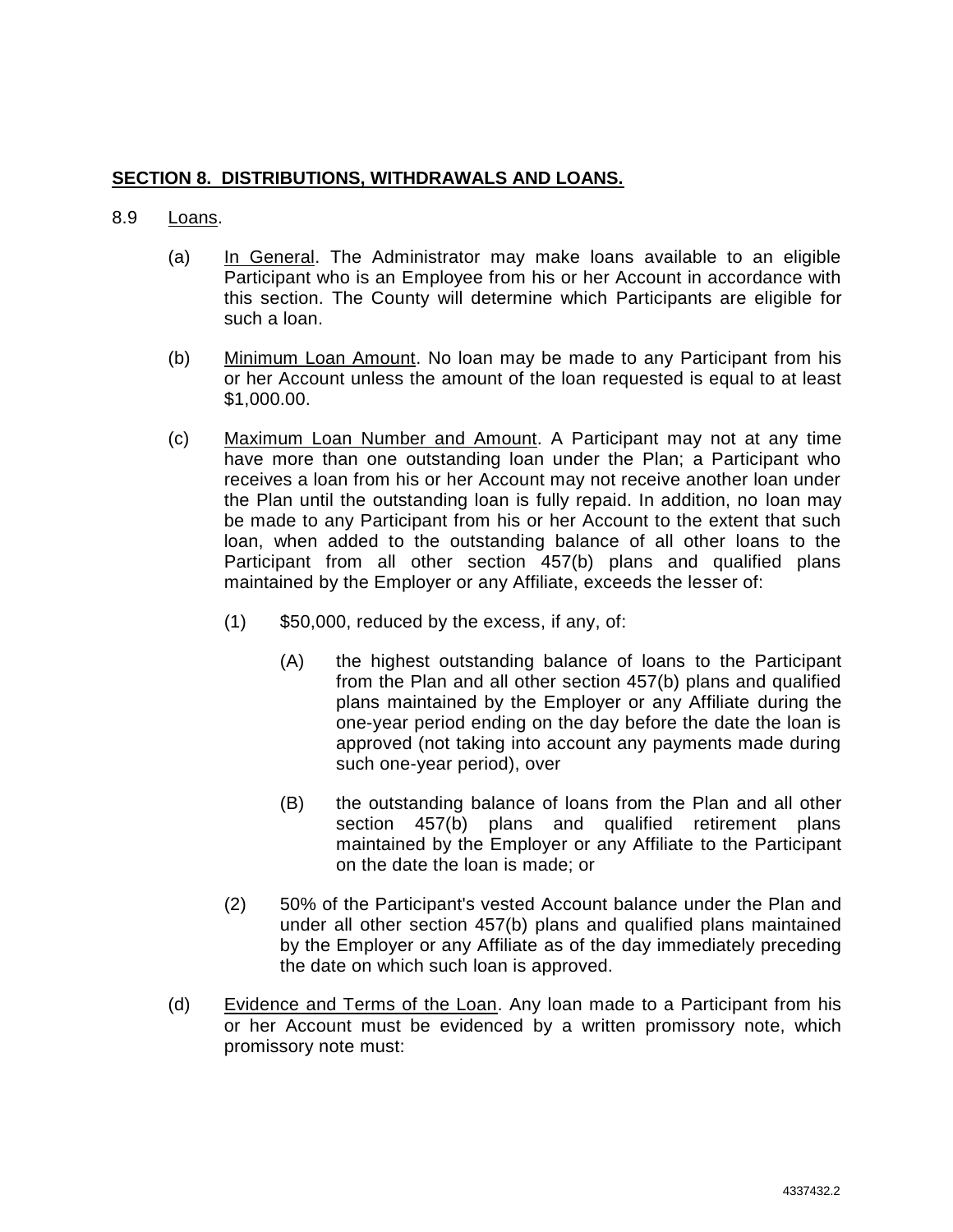- (1) specify the amount of the loan, including interest, the date of the loan and the repayment schedule;
- (2) require level amortization with repayments, not less frequently than quarterly, over the term of the loan, except that the Administrator may, upon the receipt of a Participant's written election to do so, suspend the Participant's loan repayments for:
	- (A) a period, not to exceed one year, during which he or she is on a Bona Fide Unpaid Leave of Absence, but only if (i) the loan, including any accrued interest, must be repaid by the latest date permitted under section 8.9(d)(2), and (ii) the amount of the installments after the leave ends must not be less than the amount required under the terms of the original promissory note; or
	- (B) all or any portion of a period during which he or she is on a leave of absence while performing service in the uniformed services (as defined in 29 U.S.C. chapter 43), but only if (i) loan repayments must resume upon completion of such military service, and (ii) the loan, including any accrued interest, must be repaid in full by amortization in substantially level payments over a period that ends no later than the latest date permitted under section 8.9(d)(2);
- (3) Require that the loan be repaid within five years from the date of the loan; and
- (4) Provide for interest at a reasonable rate, as determined by the Administrator, commensurate with interest rates charged by persons in the business of lending money for loans which would be made under similar circumstances.
- (e) Security. Any loan to a Participant under the Plan must be secured by the pledge of the portion of the Participant's Account balance invested in such loan.
- (f) Default. In the event that a Participant fails to make a loan payment by the last business day of the calendar quarter following the calendar quarter in which the payment is due, a default on the loan will occur. In the event of such default:
	- (1) All remaining payments on the loan will be immediately due and payable;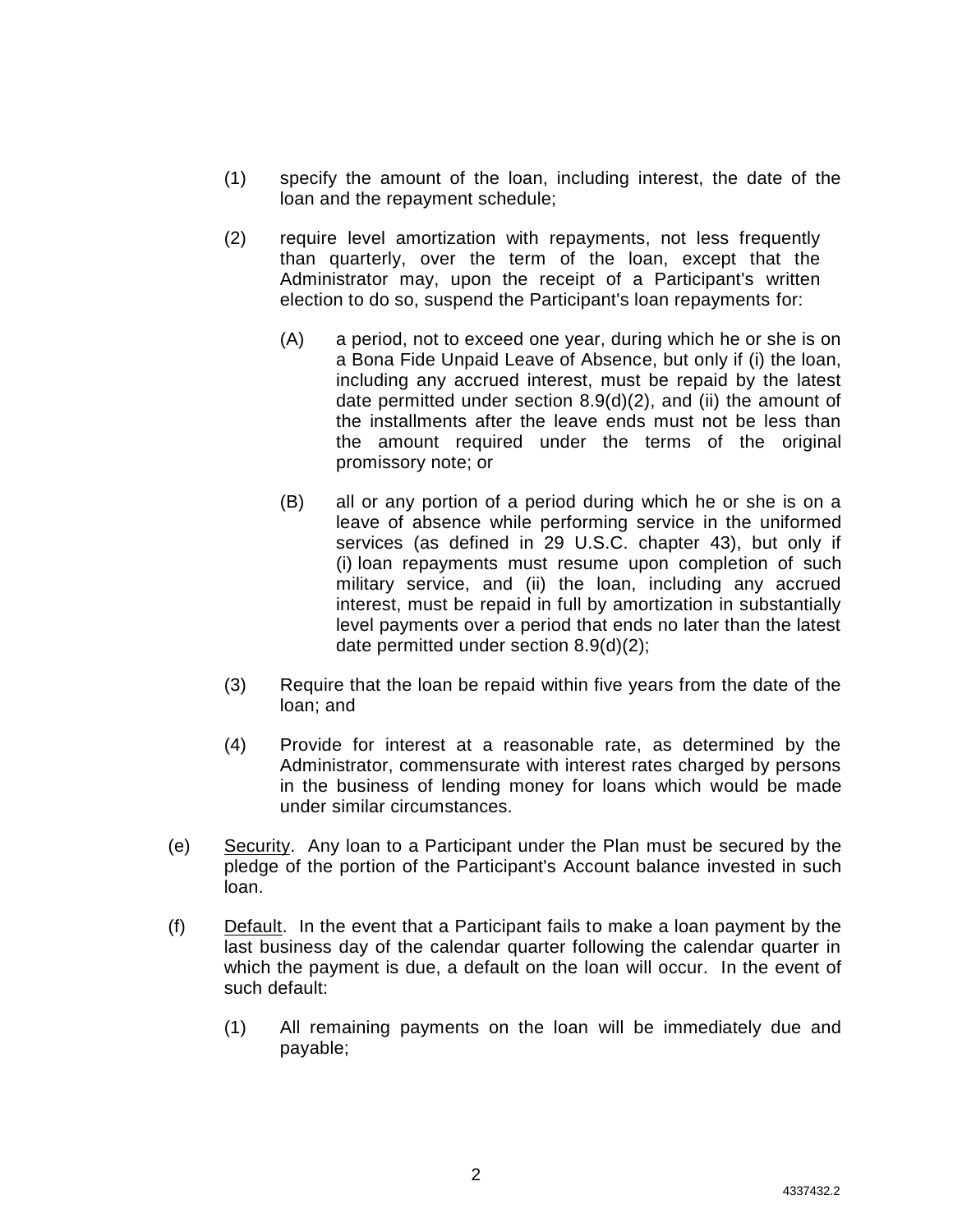- (2) The Participant will not be allowed to initiate another loan from the Plan until the defaulted amount is repaid;
- (3) The Administrator will apply the portion of the Participant's interest in the Plan held as security for the loan in satisfaction of the loan upon his or her Severance From Employment;
- (4) If the Participant defaults before his or her Severance From Employment, the outstanding loan balance, including any accrued interest, will be reported on an IRS Form 1099-R as a deemed distribution.
- (5) Notwithstanding anything elsewhere in this Section to the contrary, in the event a loan is outstanding on the date of a Participant's death, his or her estate will be his or her beneficiary as to the portion of the interest in the Plan invested in such loan (with the beneficiary or beneficiaries as to the remainder of his or her interest in the Plan to be determined in accordance with otherwise applicable provisions of the Plan).
- (g) Repayment.
	- (1) The Participant will be required, as a condition to receiving a loan, to enter into an irrevocable agreement authorizing the County to make payroll deductions from the Participant's compensation as long as the Participant has an outstanding loan or as long as the Participant is an employee (with an outstanding loan) and to transfer such payroll deduction amount to the loan administrator in payment of such loan plus interest. Repayments of a loan will be made by payroll deduction of equal amounts (comprised of both principal and interest) from the paycheck on or about the tenth of each month, with the first such deduction to be made as prescribed by the loan agreement.
	- (2) Notwithstanding paragraph (1) of this subsection, a Participant may prepay the entire outstanding balance of the loan at any time, provided that the prepayment shall not change the payment schedule or the interest rate on the loan.
	- (3) If any payroll deductions cannot be made in full because a Participant is on an un unpaid leave of absence and the loan suspension provision is not in effect or the Participant's must pay directly to the loan administrator the full amount that would have been deducted from the Participant's paycheck, with such payment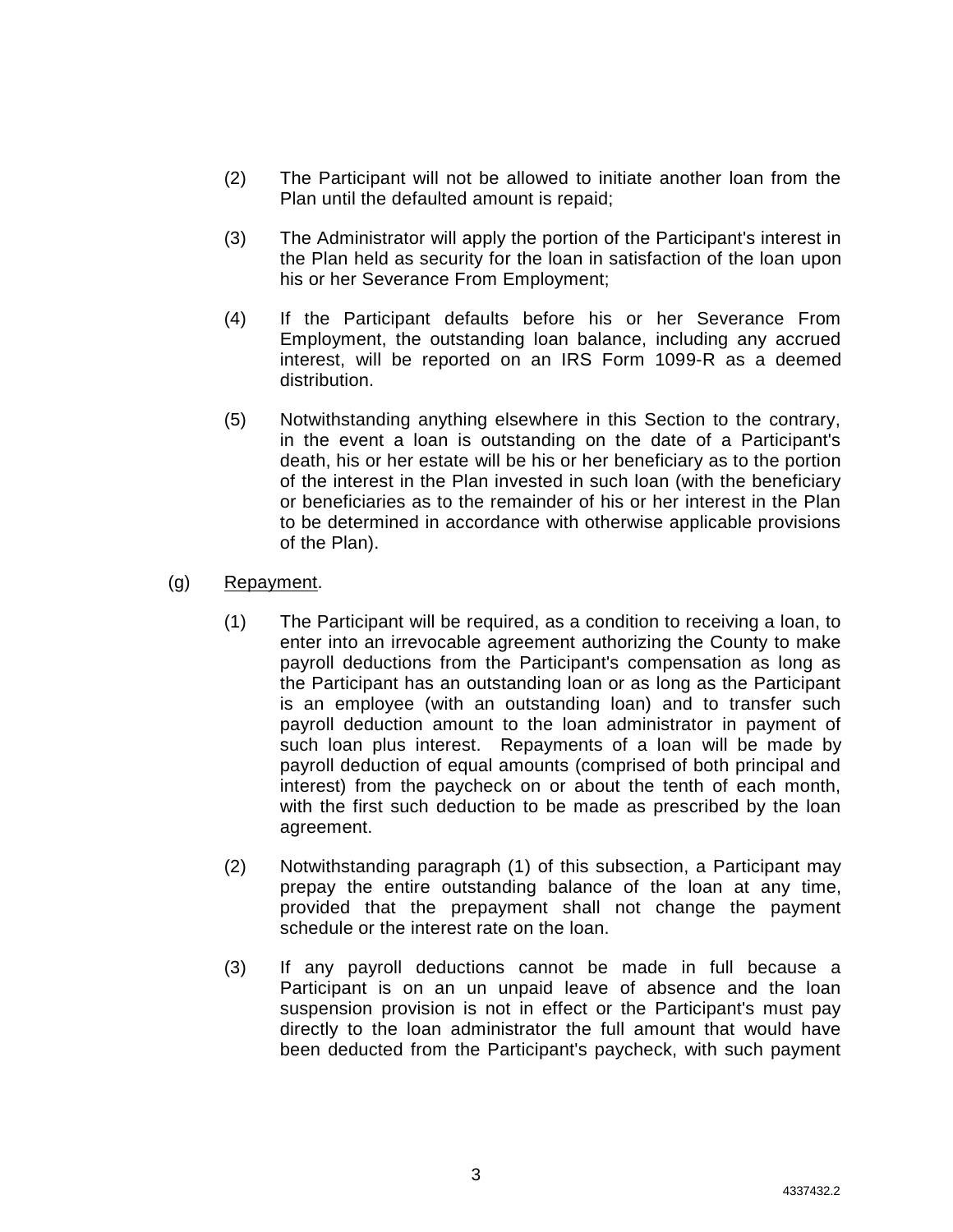to be made by the last business day of the calendar month in which the amount would have been deducted.

- (h) Severance From Employment. In the event a Participant has a Severance From Employment, the outstanding balance of any loan will be due and payable no later than the last day of the month in which the Participant receives their final compensation from the County. For the purpose of this paragraph, "final compensation" includes any payments for unused accrued leaves for which the Participant may be eligible.
- (j) Loan fees. A loan initiation fee and a regularly scheduled loan maintenance fee may, with the Administrator's approval, be deducted from the Participant's Account or, alternatively, from the Participant's paycheck by County Auditor-Controller's Office.
- (k) Loan Procedures. The Administrator may establish such rules and procedures with respect to the loan program as the Administrator deems advisable, which procedures may include, but are not necessarily limited to:
	- (1) The identity of the person or positions authorized to administer the loan program;
	- (2) A procedure for applying for loans;
	- (3) The basis on which loans will be approved or denied;
	- (4) The limitations, if any, on the types and amount of loans offered;
	- (5) The procedure under the program for determining a reasonable rate of interest; and
	- (6) The events constituting default and the steps that will be taken by the Plan Administrator in the event of such default.
- (l) Definitions.
	- (1) "Affiliate" means a member of a controlled group of corporations (as defined in Code section 414(b)), a group of commonly controlled trade or business (as defined in Code section 414(c)), or an affiliated service group (as defined in Code section 414(m)) of which the Employer is a member, and any other entity required to be aggregated with the Employer pursuant to Code section 414(o).